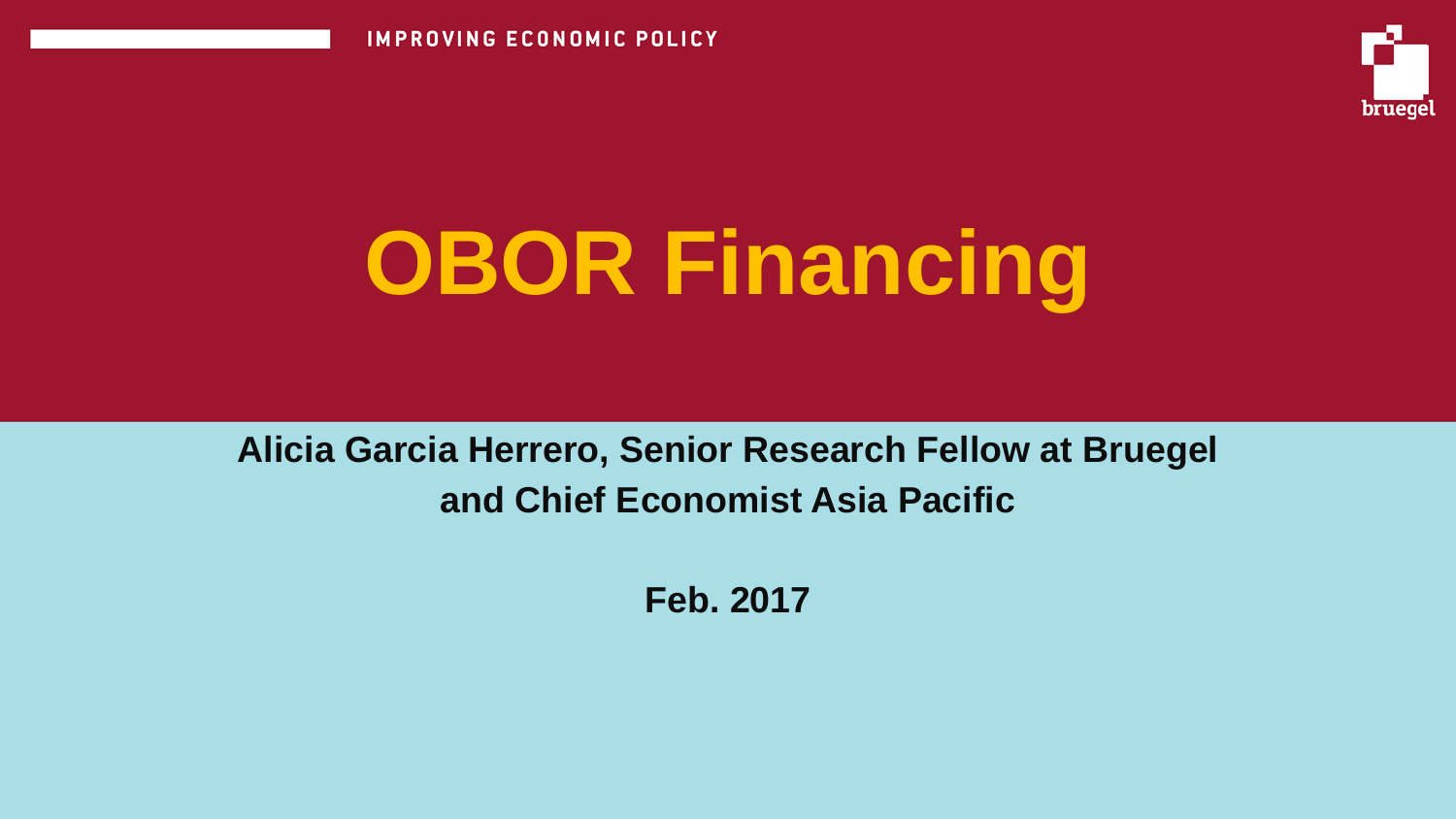

# Large region with huge infrastructure needs

The Belt and Road Initiative: Six Economic Corridors Spanning Asia, Europe and Africa



| Key figures of B&R countries | Value           | Why is this important?  |
|------------------------------|-----------------|-------------------------|
| Total population             | 4.4 billions    | 63% of world population |
| Total GDP                    | USD 21 trillion | 29% of global economy   |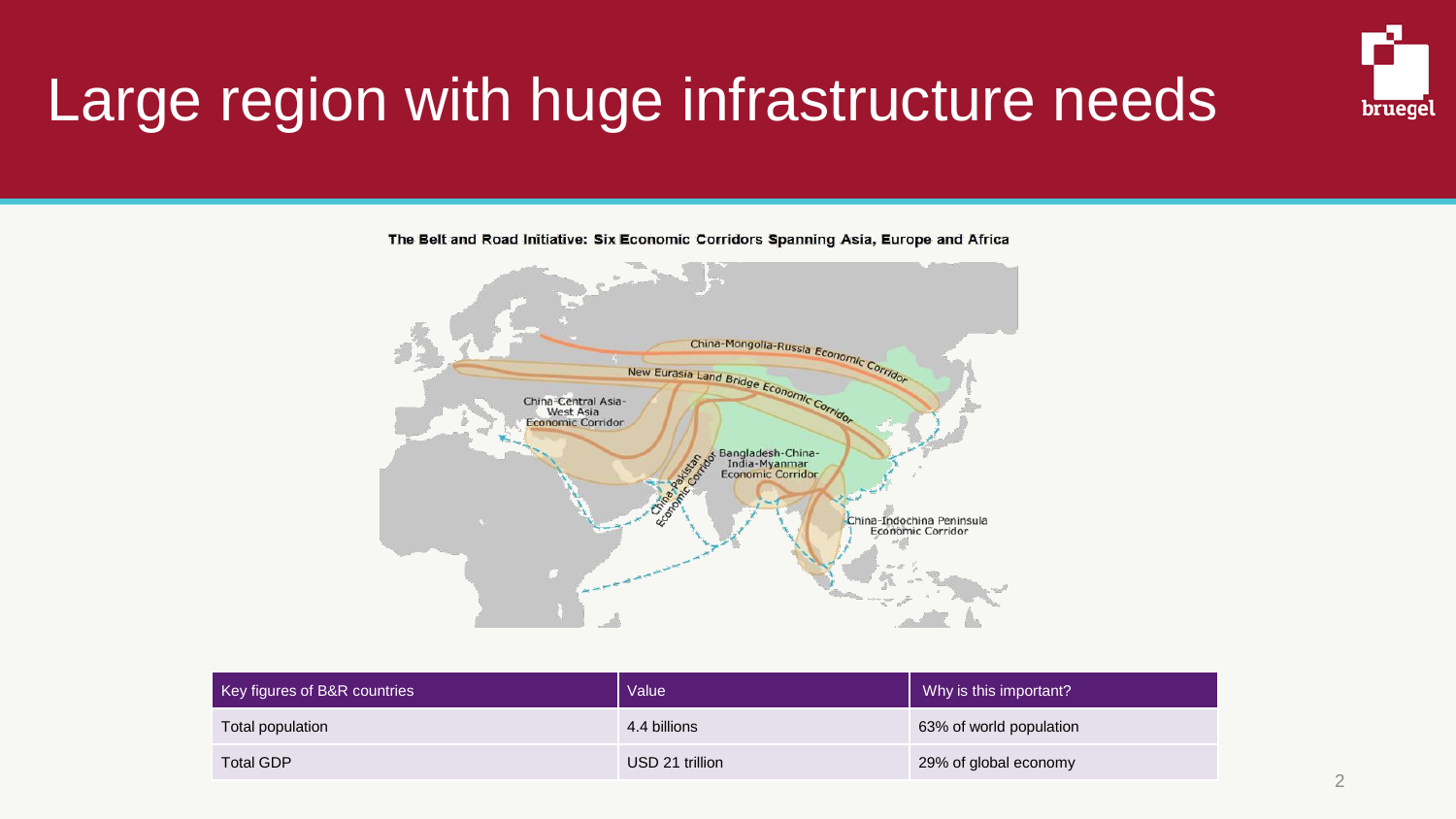## China has overcapacity problem, and the bruege world needs transport infrastructure



**China: Crude Steel Utilization Rate and Global** 

Source: China Iron and Steel Association, UNCTAD, Bloomberg, Natixis

### 8 trillion USD investment is needed to 2020

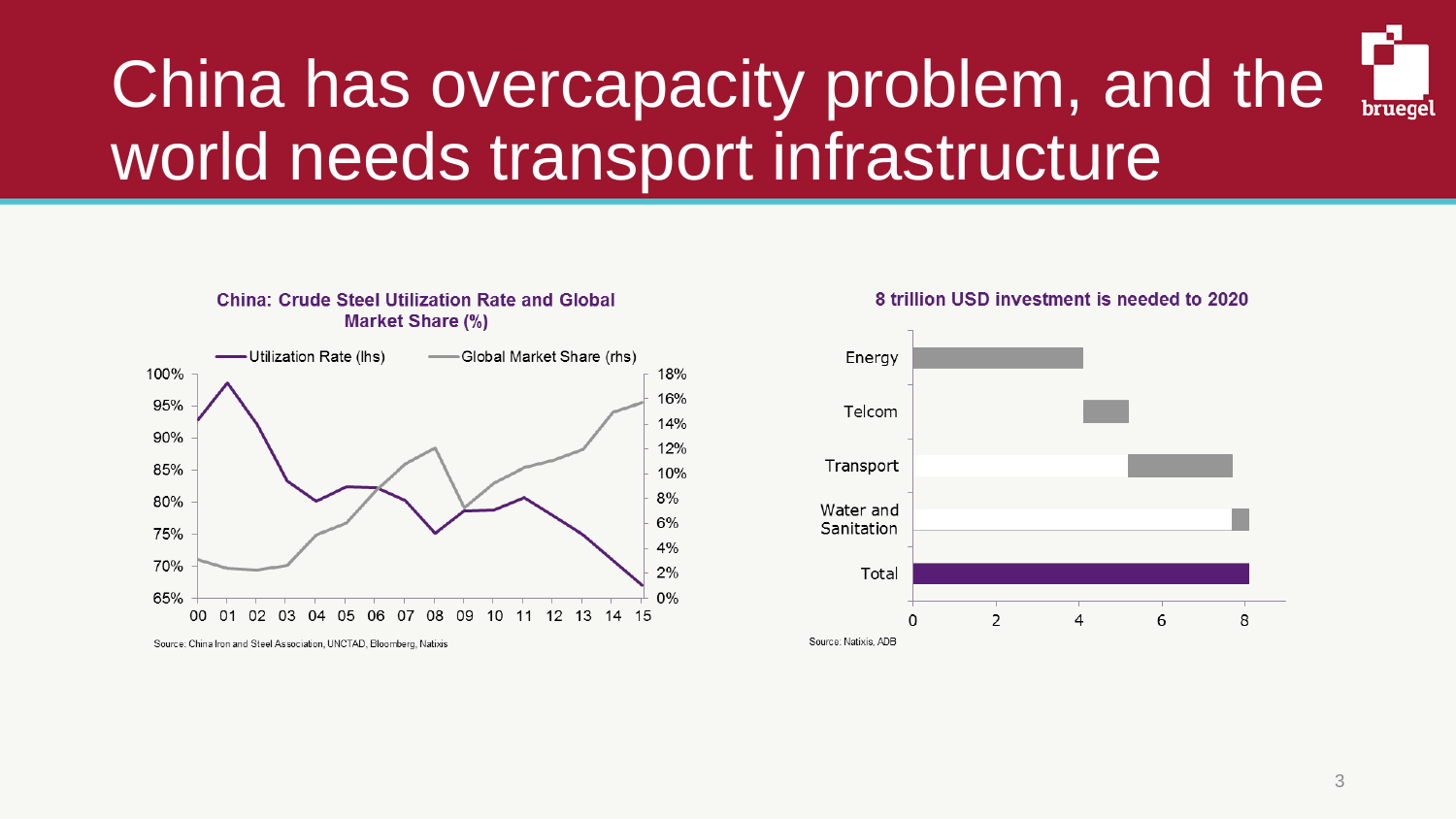# But not sustainable given the worsening asset quality of Chinese banks



### **Stressed Loan Ratio (%)**



#### NPL Coverage Ratio Adjusted NPL Coverage Ratio 250% 232% 200% 181% 176% 150% 100% 66% 56% 53% 50%  $0\%$ 14 15 16 Q3 Source: Natixis, CEIC, WIND

### **NPL Coverage Ratio (%)**

## Related research: **[China Banking Monitor 2016: From lending to investing in order to survive](https://www.research.natixis.com/GlobalResearchWeb/Main/GlobalResearch/ViewDocument/tOzWO221Ms8hlQnDp7JtfQ==)**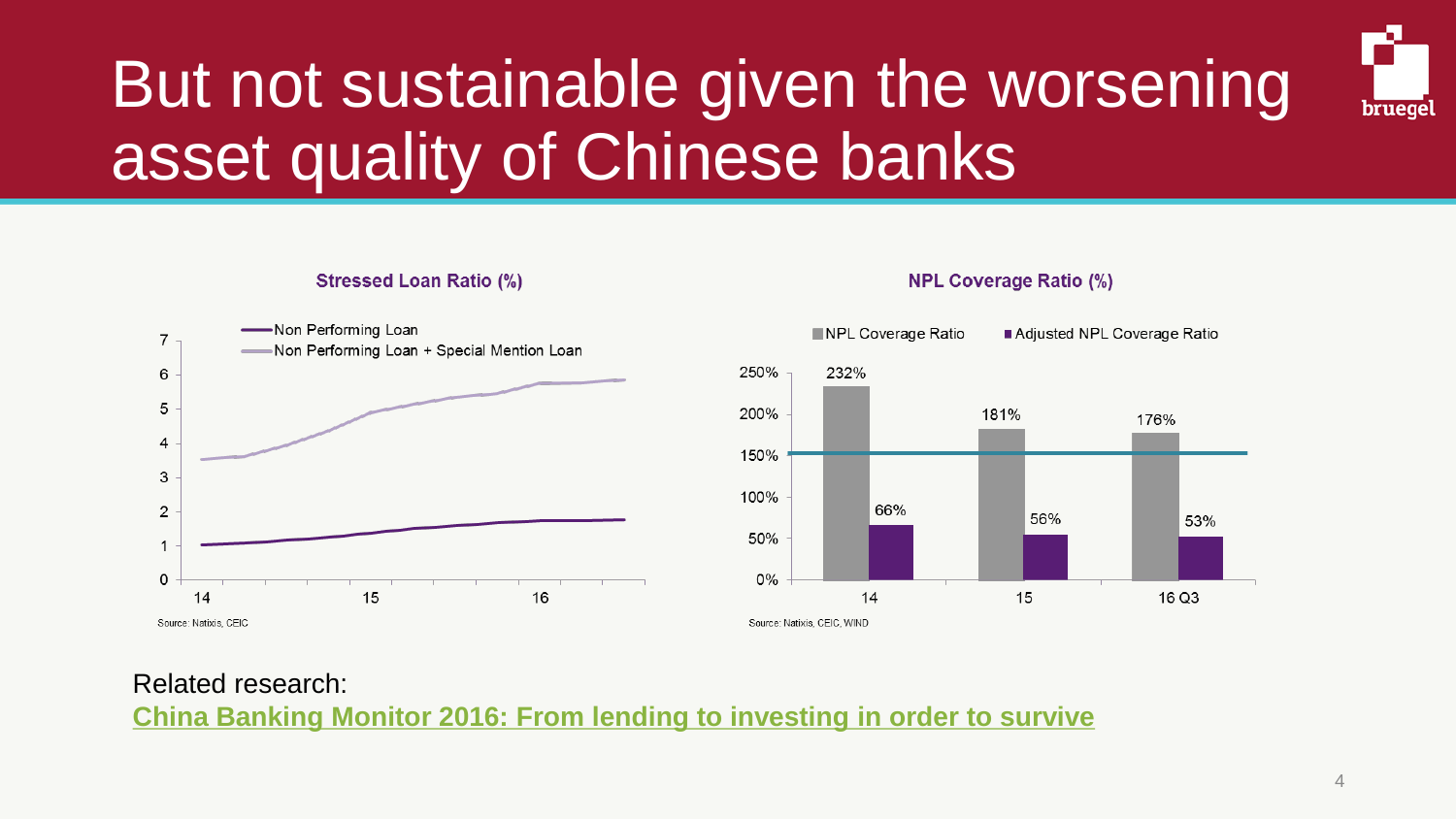# The investment is happening, especially in rail and energy and Russia and Pakistan



### **Belt & Road Investments by Industry**



bruege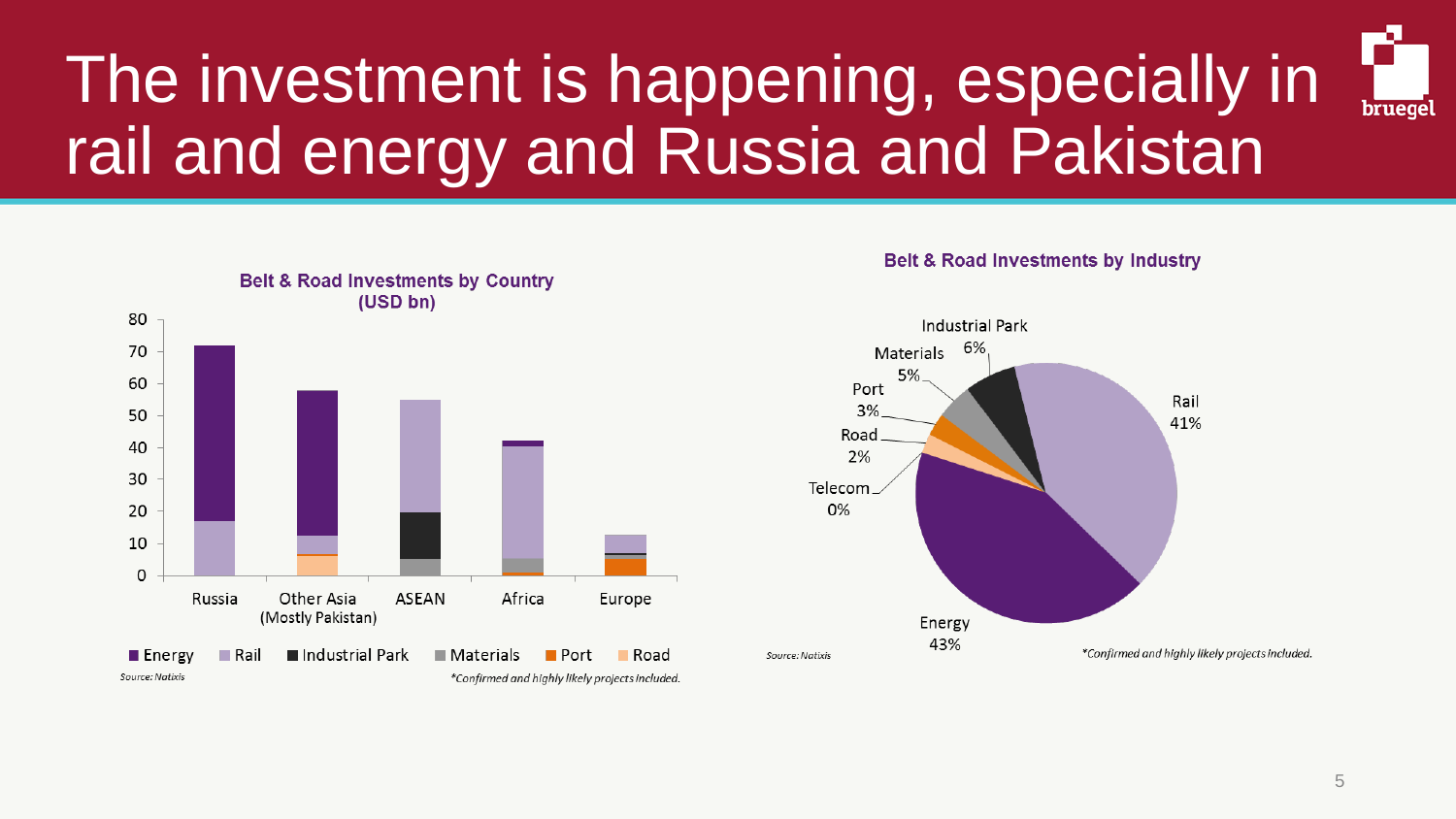

# How much investment needed?

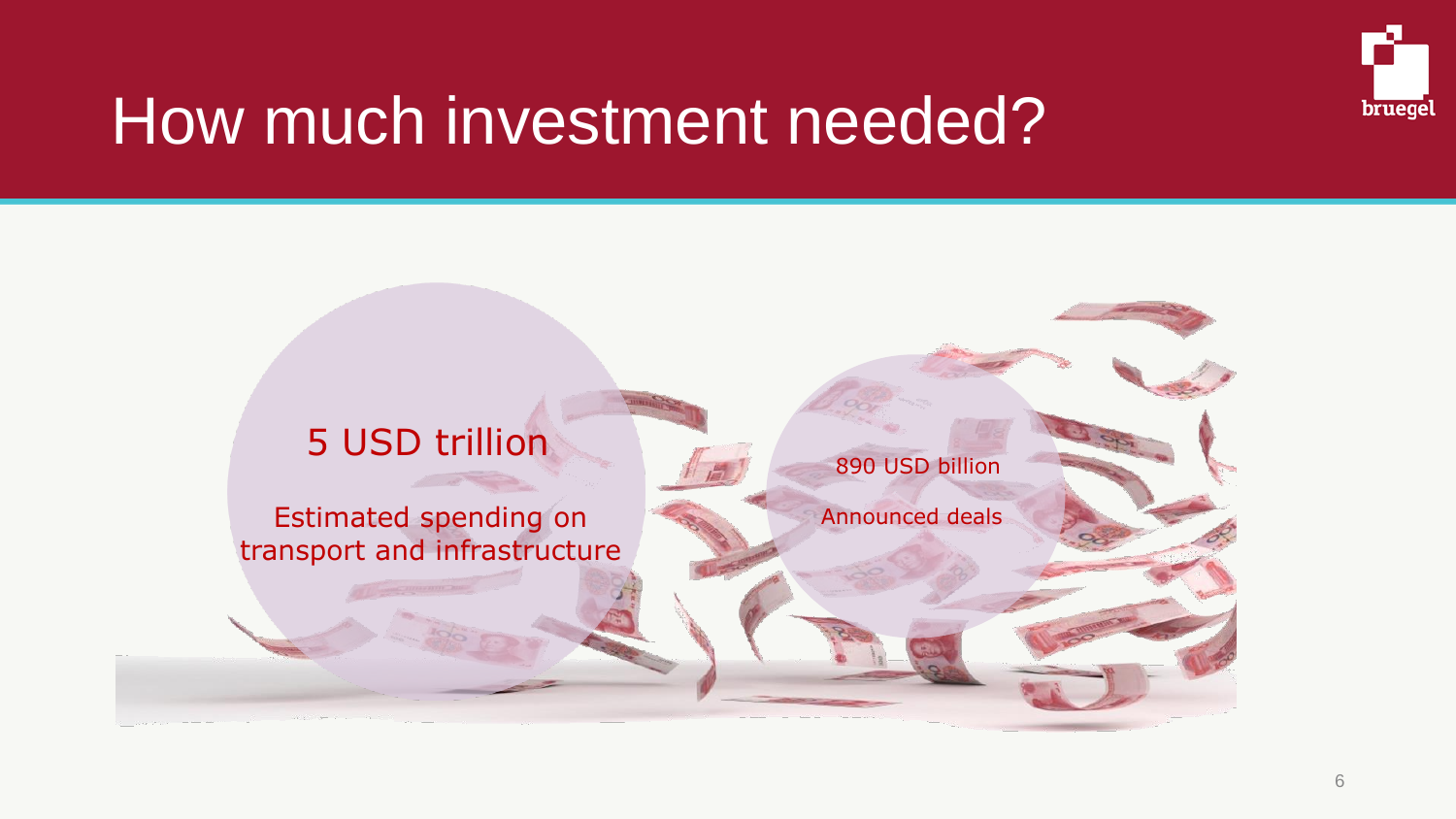

## How to finance this huge investment effort? Key funding source so far not multilaterals but Chinese banks

### **Table: China lending to the world**

|                                                | Announced      | <b>Potential</b>       | <b>Notes</b>                                                                                                                                          |
|------------------------------------------------|----------------|------------------------|-------------------------------------------------------------------------------------------------------------------------------------------------------|
| <b>China Banks</b>                             | $\blacksquare$ | At least 137<br>USDbn* | Total cross border lending as much as<br>1,574 USDbn (at least 9% in OBOR)                                                                            |
| Development Bank (China Development Bank/EXIM) |                | 415 USDbn*             | Based on actual lending to LatAm by<br>China Development banks (125 USD bn)<br>and the relative share of LatAm versus<br>OBOR in cross-border lending |
| <b>Bank of China</b>                           | 20 USDbn       |                        |                                                                                                                                                       |

|                                             | Capital   | Announced     | <b>Disbursed</b>         | <b>Notes</b> |
|---------------------------------------------|-----------|---------------|--------------------------|--------------|
| <b>Multilateral banks</b>                   | 240 USDbn | 17 - 23 USDbn | $>$ 3.1 USDbn            |              |
| Asian Infrastructure Investment Bank (AIIB) | 100 USDbn | 10 - 14 USDbn | 1.7 USDbn                |              |
| New Development Bank (NDB)                  | 100 USDbn | 5 - 7 USDbn   | 1.4 USDbn                |              |
| Silk Road Fund                              | 40 USDbn  | 2 USDbn       | $\overline{\phantom{0}}$ |              |

Source: Natixis \* Estimated from the proportion of cross border lending (excluding Europe) to OBOR / Total lending